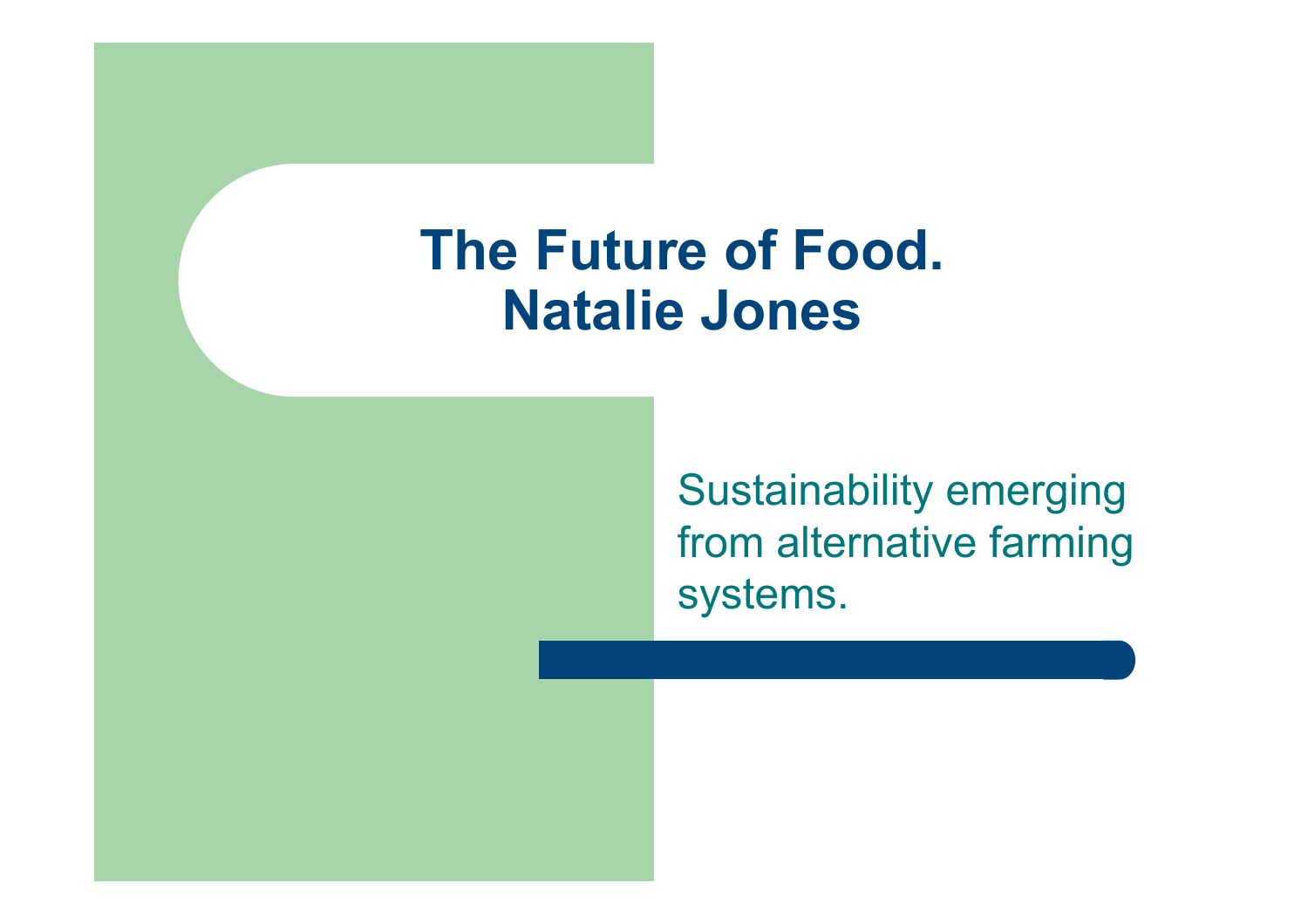



(Yunlong & Smit, 1994; Goodland, 1995, Lewandowski et al., 1999)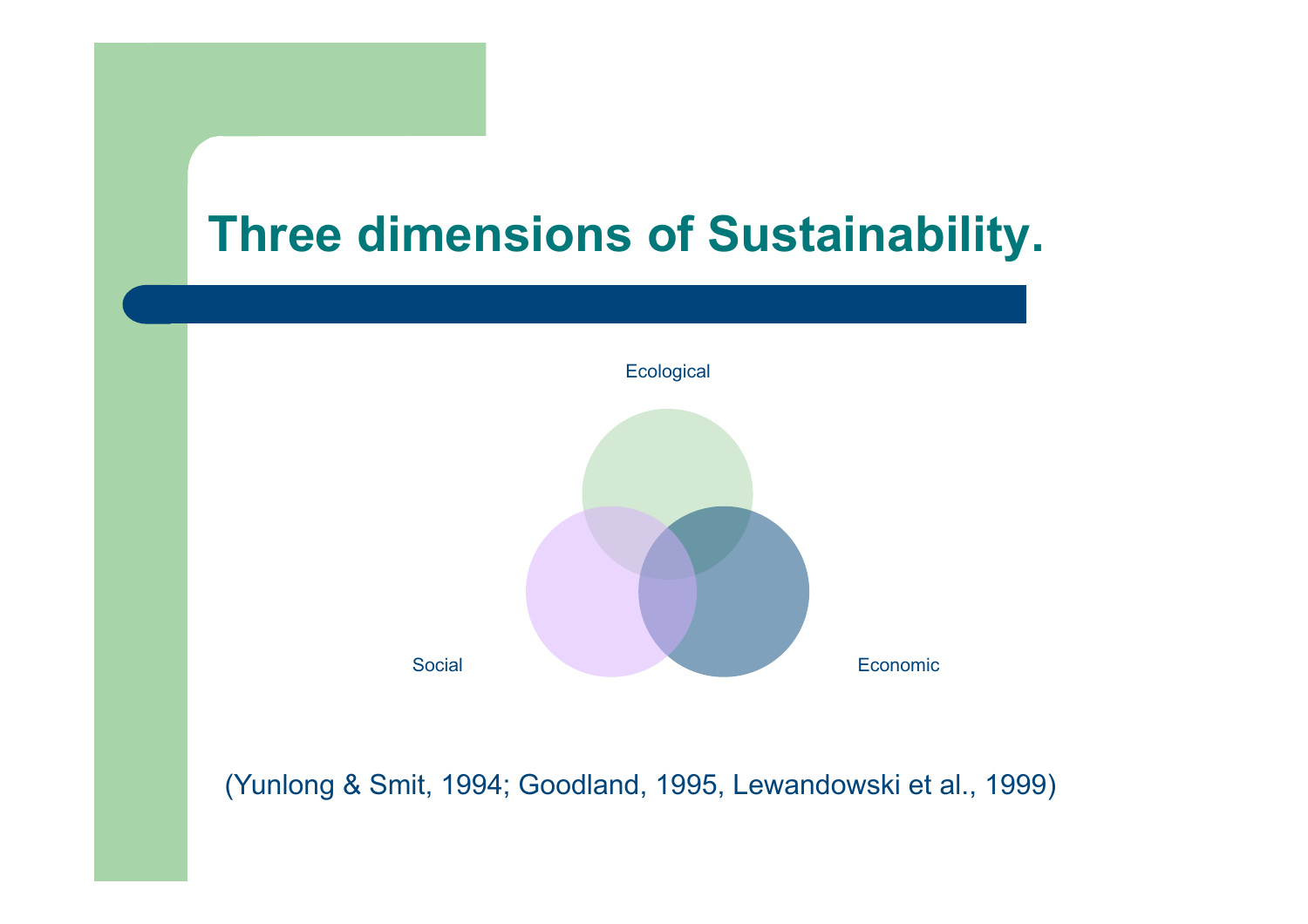## **The 'math' behind production increase.**

- $\bullet$  1960 population = 3 billion. Average calorie intake 2,360 c/day  $= 7,080$  billion c/day
- 2008 population = 6.7 billion Average calorie intake 2,800 c/day  $= 18,760$  billion c/day (%165 increase)
- $\bullet$  2050 population = 10.5 billion Average calorie intake = 3,300 c/day =34,650 billion c/day (%85 increase)

Figures taken from: Smeets et al, 2007; Sachs, 2008; F.A.O., 2002/2009.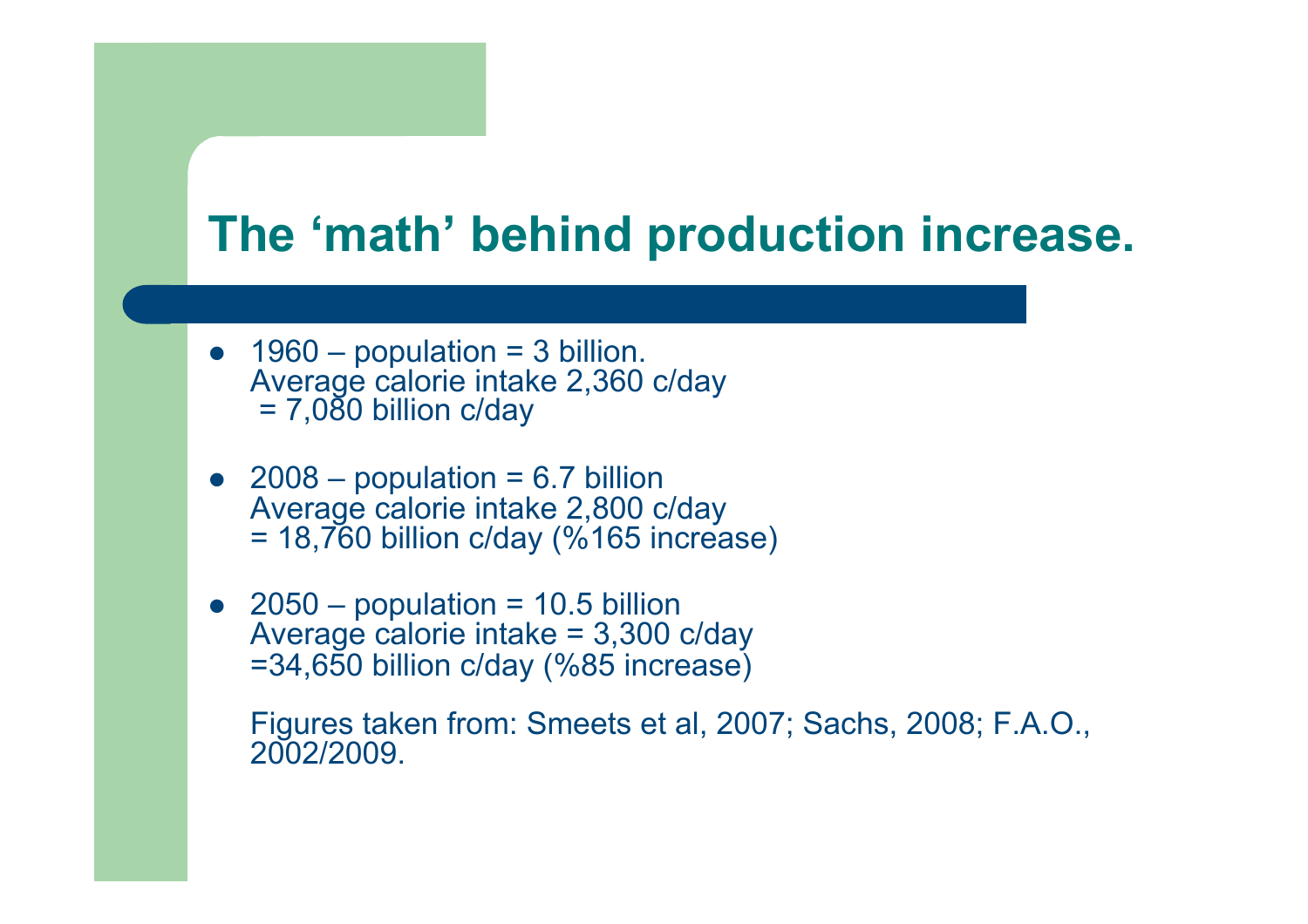## **Absolute versus Percentage.**

- While the percentage increase is less than was achieved in the prior production jump (the Green Revolution) – the absolute increase required over the next 40 years is greater.
- $1965 2008 = 11,680$  billion c/day
- 2008-2050 = 15,890 billion c/day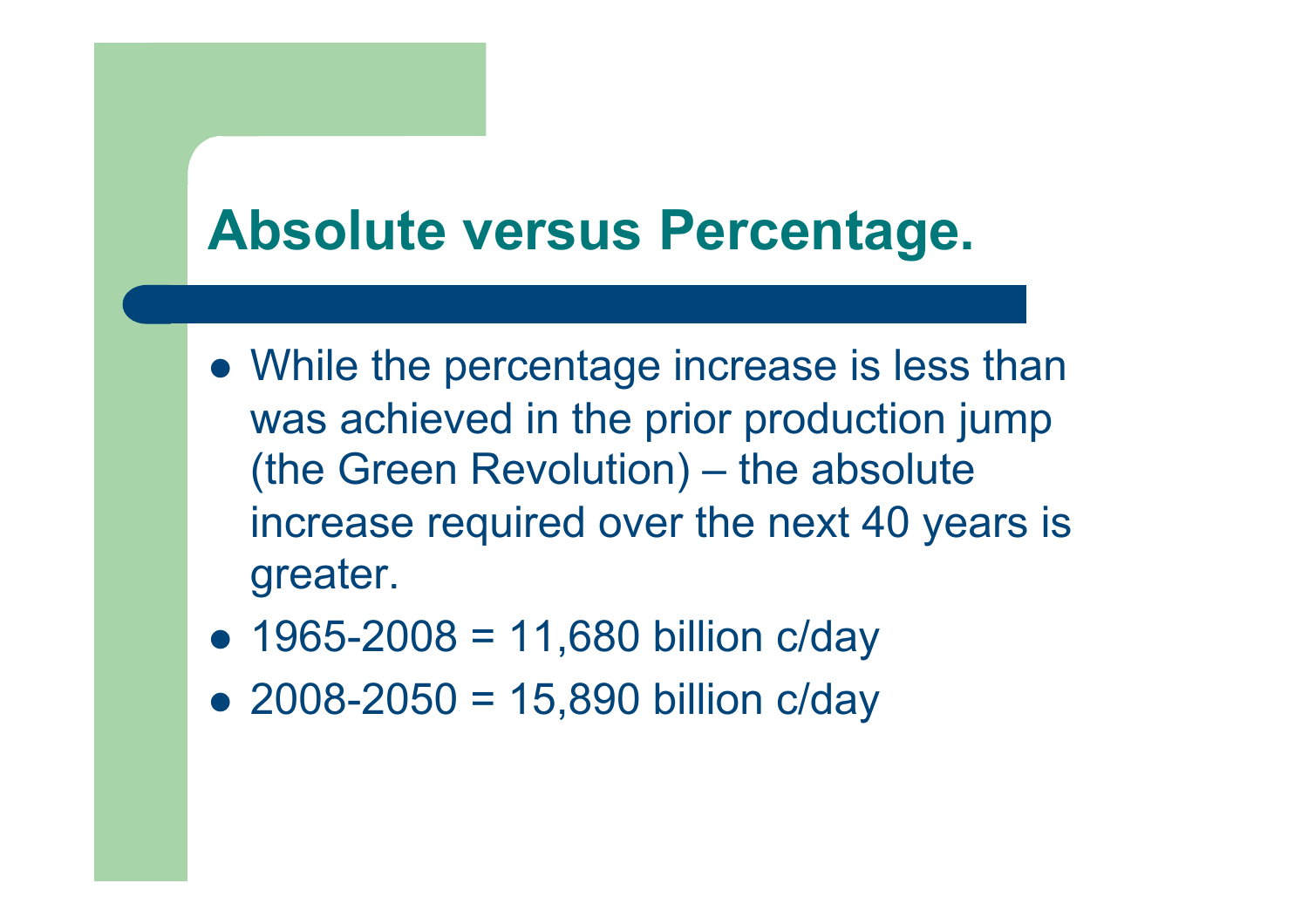## **Income convergence and food intake.**

- More than 70% of the *global* agricultural land use in 2002 was allocated to the production of animal products, while animal products accounted for less than 17% of the total calorie intake.
- To meet the 'meat' demands of 2050 we will need to put 10(9) more hectares into agricultural production.
- Predicted that 20% of calories will come from animal products. Currently consumption is ~10%. (Smeets et al., 2007)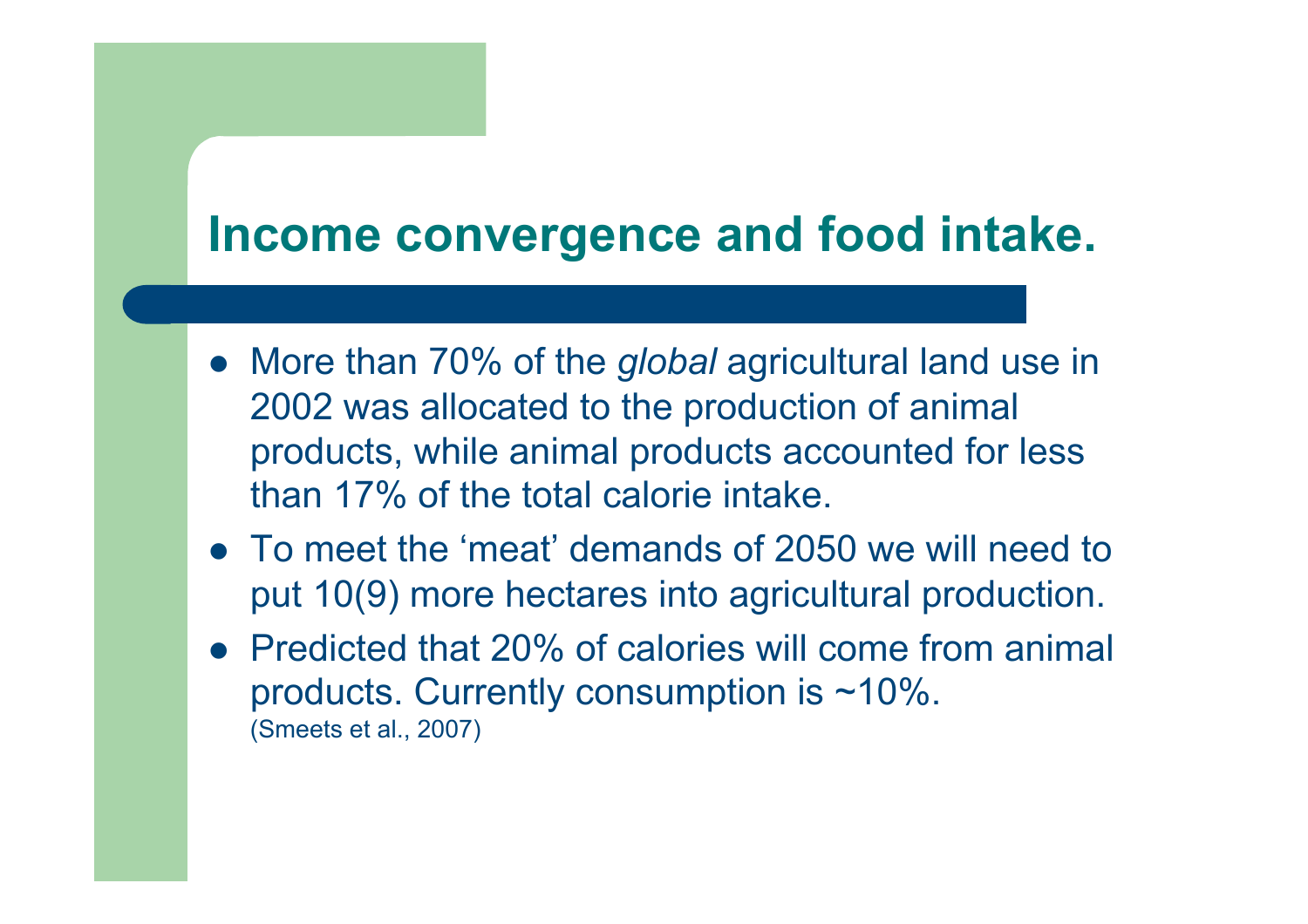# **Balancing needs.**

 As population increases, per capita resource allocation (inputs) and waste capacity (outputs) decreases.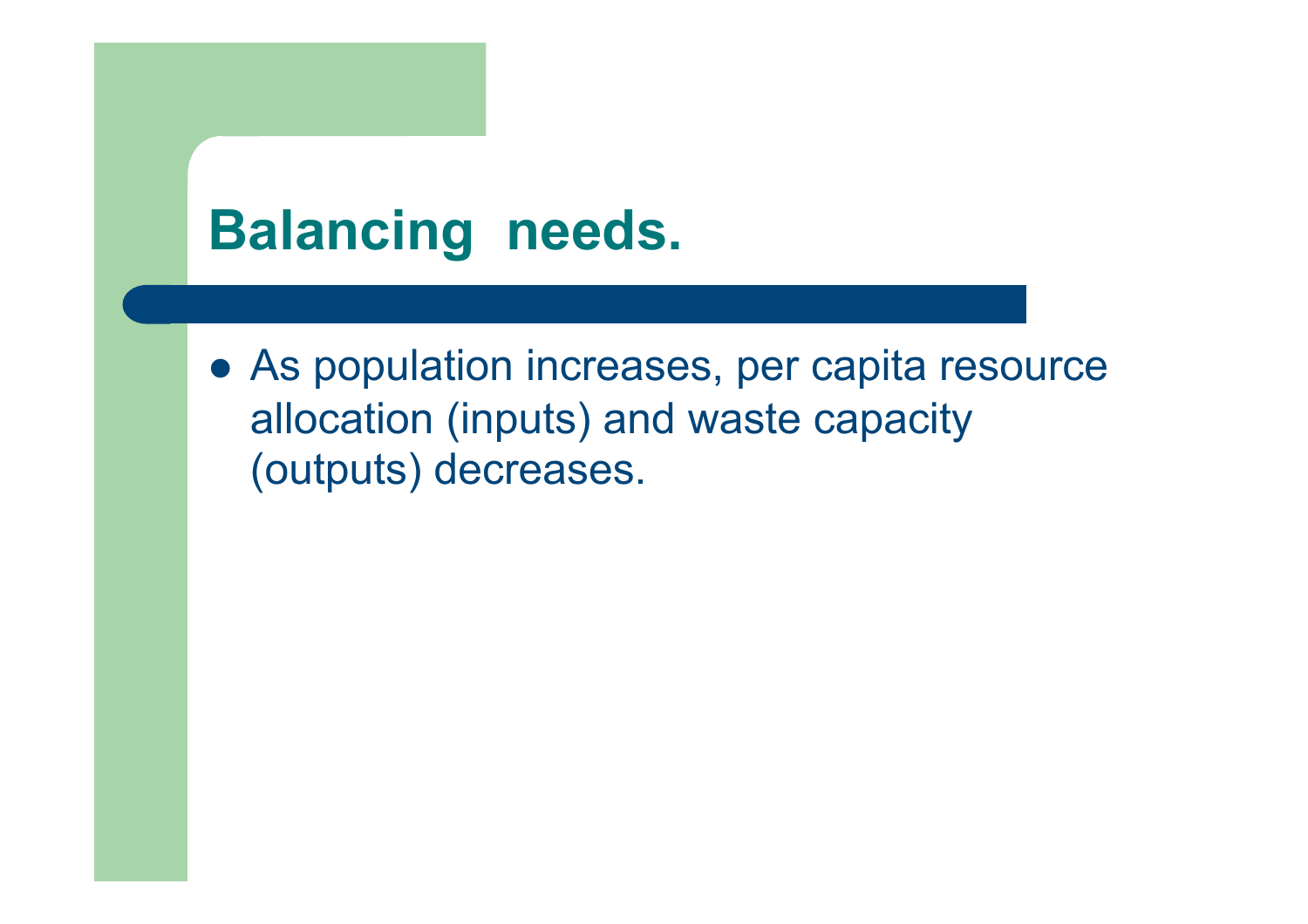# **Efficiency factor increase.**

"Double production" with:

- **Less water.**
- Less energy.
- Less arable land.
- Less predictability (climate).
	- = Efficiency factor >2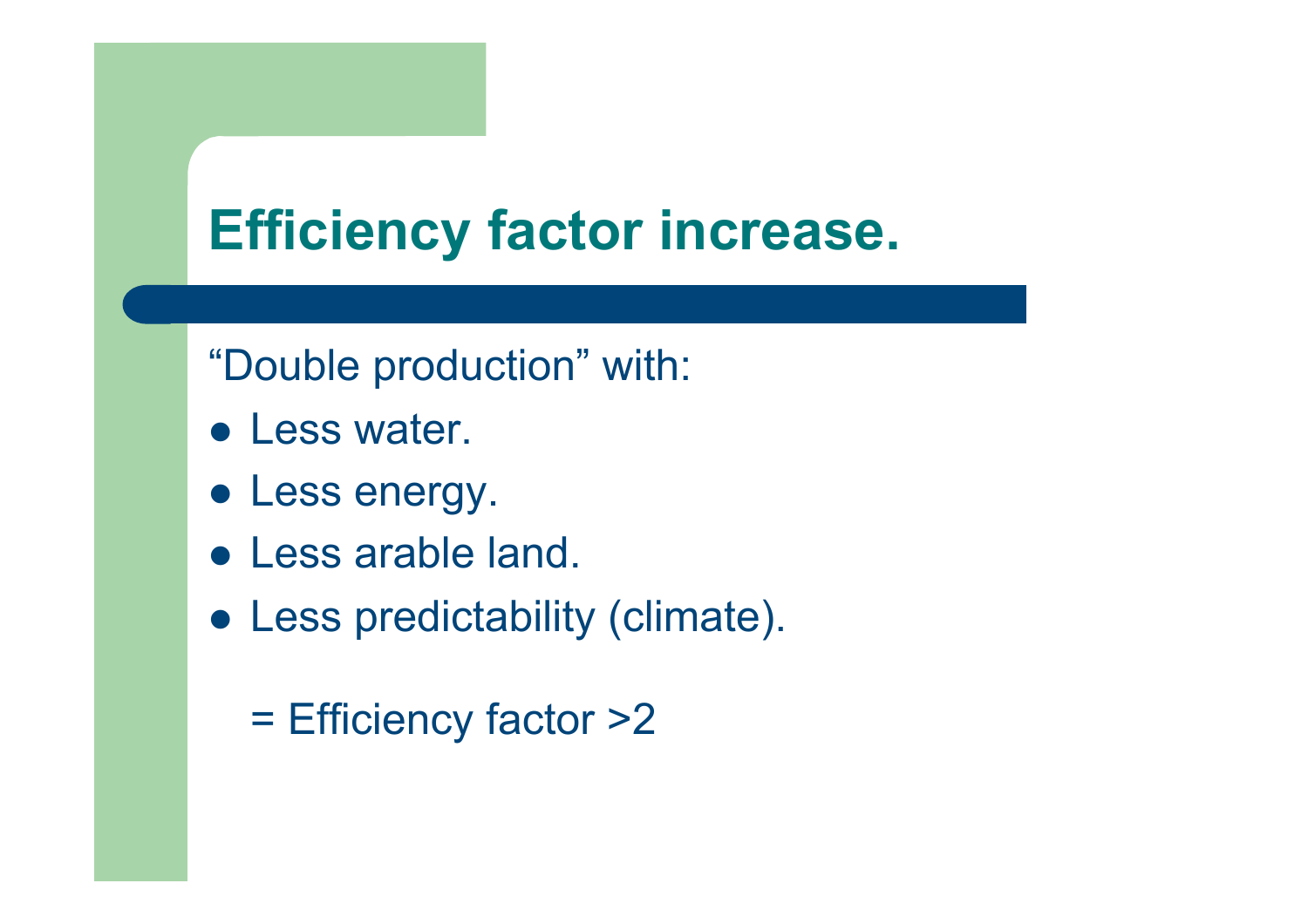# **Food producers of the future:**

Will be:

- **Resilient.**
- Adaptive.
- **•** Innovative.
- **Sustainable.**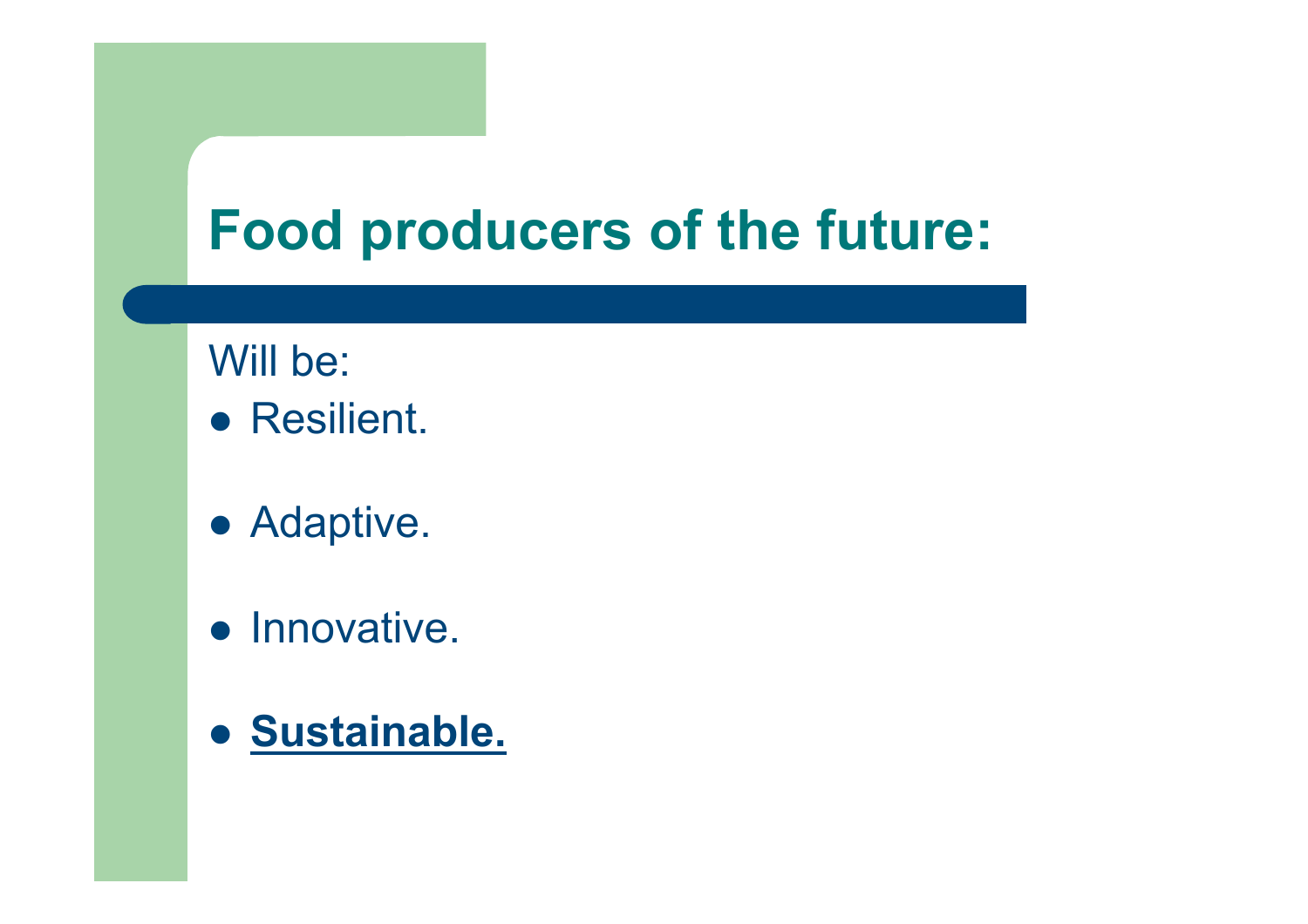### **Conventional Versus Alternative. (Bird & Ikerd, 1993; Waltner-Toews & Lang; 2000)**

### **Conventional**

- Centralised management
- Emphasis on specialisation
- High ration of hired (outside) workers.
- Separation of management and labour
- Emphasis on standardisation of farming practices.
- High reliance on technology use to minimise real-time, in-field decision making.
- Command & Control view of nature – open loop model Input-production-output-waste

#### **Alternative**

- Farm is owner operated.
- High ratio of farm-family workers.
- Farm is a partnership (between families).
- Structured as a joint managementlabour relationship.
- The farm is diversified.
- Emphasis on use of on-farm resources.
- Common use of site-specific and real-time decision making.
- Diverse set of enterprise **statements**
- Adaptive ecosystem view of nature – nature is harnessed not controlled.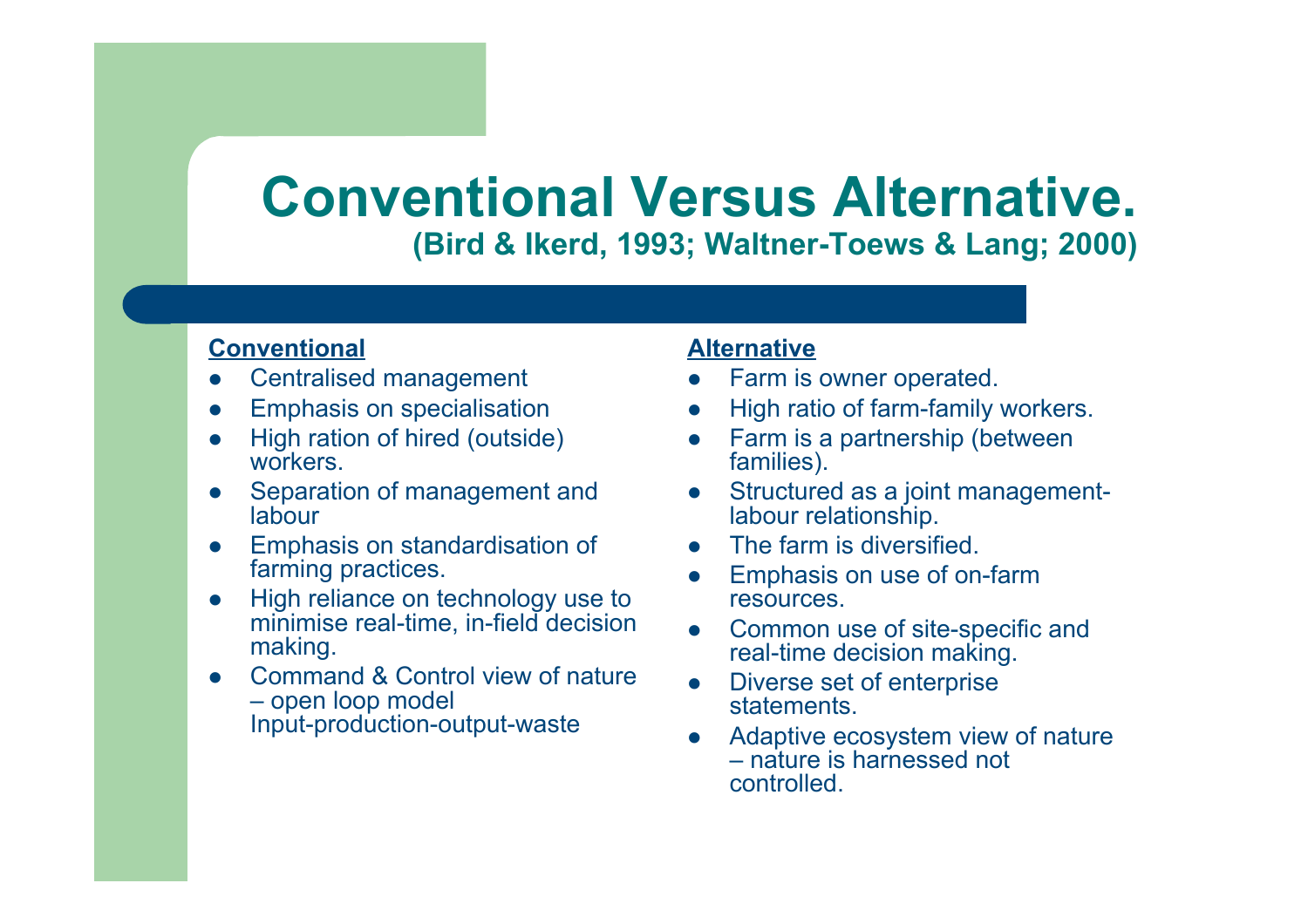## **Sustainable food system: (Kloppenburg et al., 2000)**

- Ecologically sustainable.
- Knowledgeable/communicative.
- Proximate (supply-chain).
- **•** Economically sustainable.
- Participatory.
- Sustainability regulated.
- **Sacred**
- Healthful.
- Diverse.
- **•** Culturally nourishing.
- Seasonal/temporal.
- Value-oriented (associative) economics.
- Relational.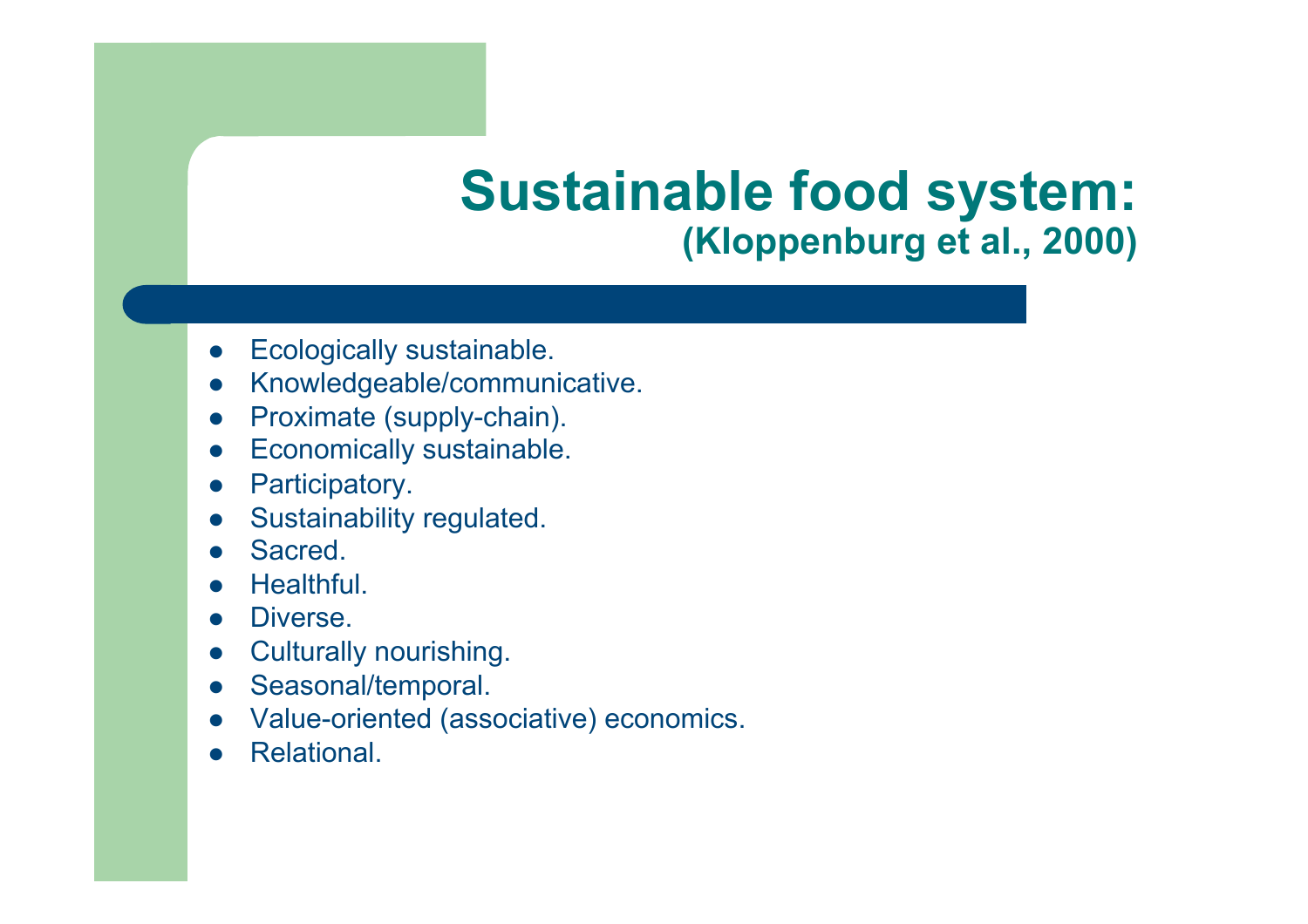## **Feedback loops.**

- Stage one of the decision making process is dependent on feedback sensitivity.
- "Feedback can be described as an influence or message that conveys information about the outcome of a process or activity back to it's source."

(Capra, 1996, cited in Sundkvist et al., 2005)

 "The ability to identify, implement and evaluate sustainable development strategies at all levels is inextricably linked to the effective identification, collection, use, and dissemination of information."

(Kelly, 1998, p43)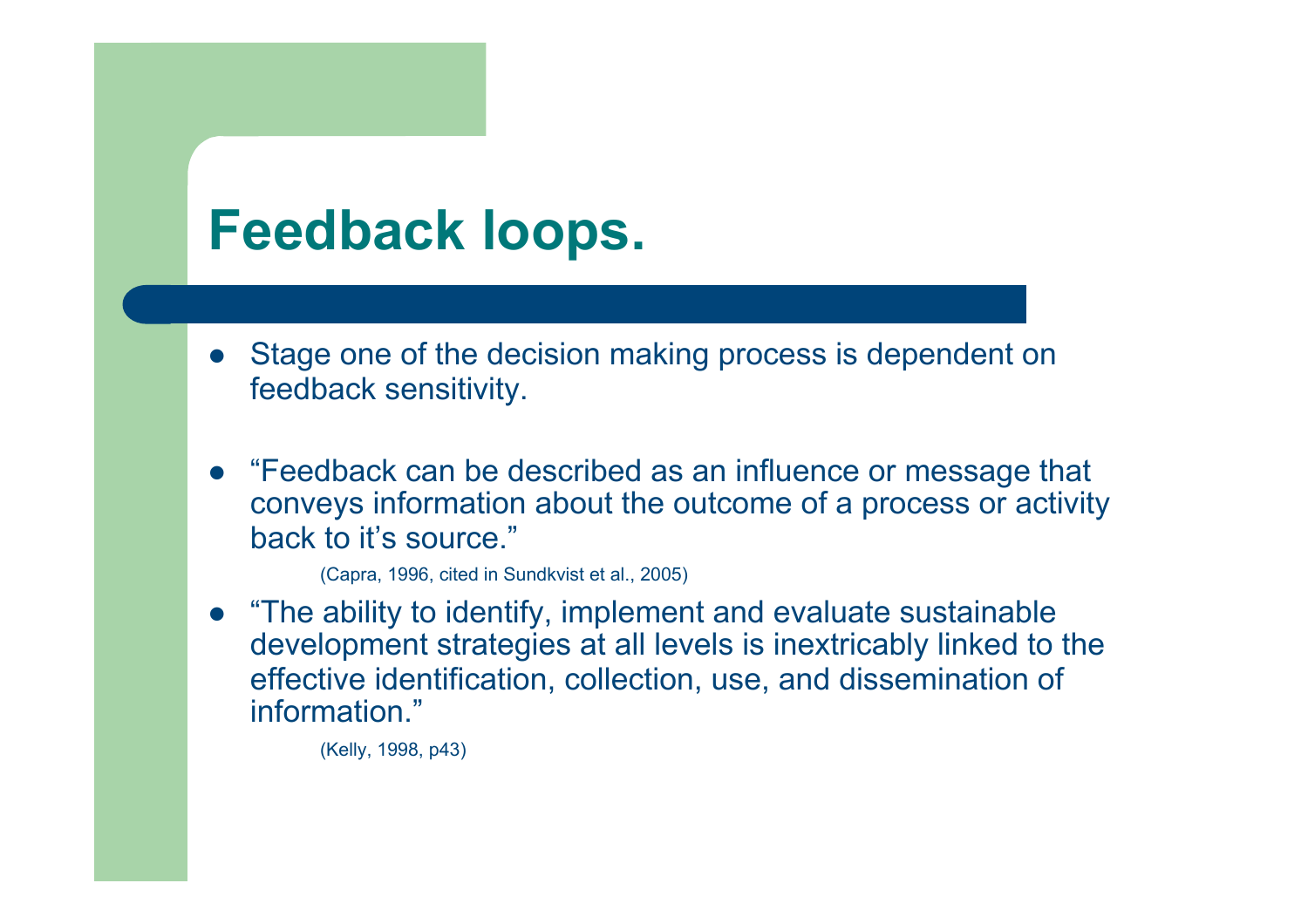## **Industrial models and feedback sensitivity for sustainability.**

 **(Sundkvist et al., 2005)** 

- **Intensification.**
- **Specialisation.**
- **Distancing.**
- **Concentration & Homogenisation.**